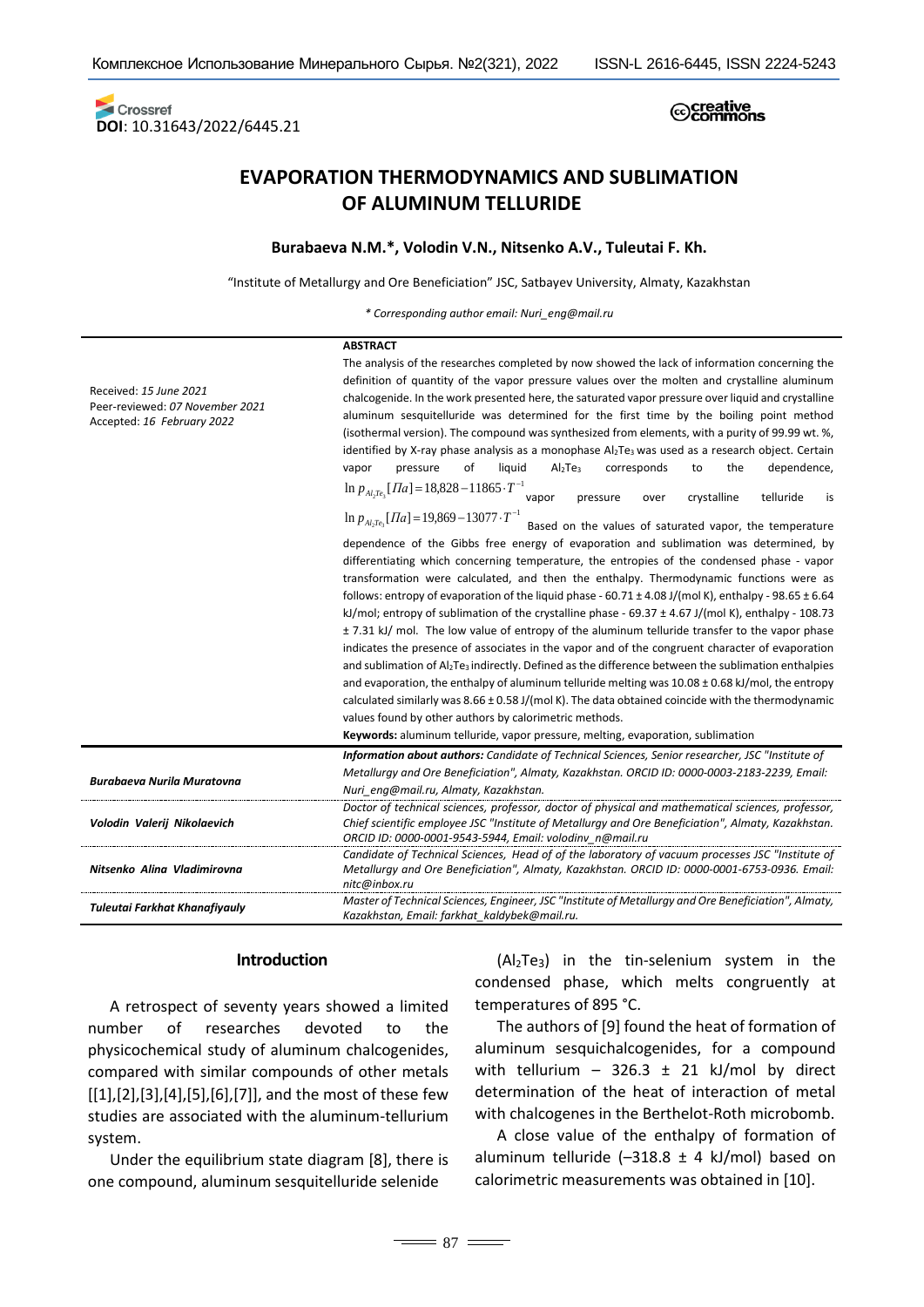As a result of the approximate calculation [11], the heat of gaseous  $Al<sub>2</sub>Te<sub>3</sub>$  formation was 364 kJ/mol.

Mass spectrometric studies [12] of the composition of the vapor phase over aluminum telluride found the presence of AlTe +,  $Al<sub>2</sub>Te +$ ,  $Al<sub>2</sub>Te<sub>2</sub>$  $+$ , and AlTe<sub>2</sub> + ions with a low relative intensity and found the enthalpies and entropies of formation of compounds of the indicated composition at a temperature of 1,292K (1,019 °C). The dissociation energy of AlS was determined to be  $359.8 \pm 12.6$ kJ/mol.

A group of authors first determined the enthalpies of formation and melting of alloys with a concentration of up to 70 at. % Those, where the congruent character of melting of  $Al<sub>2</sub>Te<sub>3</sub>$  was established, and then, using differential thermal analysis [14], the presence of a stratification region of liquid solutions was found.

Mass spectrometric studies and the values of the formation enthalpies obtained in the same study confirmed the presence of two liquid phases.

When studying the pressure and composition of vapor by mass spectroscopic, static, and torsioneffusion methods [15] in the temperature range 538-760 K, it was found that the only component of the gas phase over crystalline  $AL_2Te_3$  is the Te<sub>2</sub> dimer, and the temperature dependence of the

dissociation pressure ( $\overline{p}_{T_{e_2}}$ ) turned out to be equal  $\log \overline{p}_{T_{e_2}}[\kappa \Pi a] = (5,079 \pm 0,297) - (8270 \pm 152) \cdot T^{-1}$ 

where T is the temperature, K.

Partial and integral thermodynamic functions of metals were determined in [16] paper, using the method of measuring the electromotive forces of concentration chains at 700 - 820 K (427 – 547 °C) in the range of alloy compositions of the aluminumtellurium system up to 20 atom percentte.

When studying phase equilibria and intermediate phases in the Al-Te system, the authors of [17] paper found the presence of a superstructure in the  $\alpha$  -Al2Te3 compound. The [18] paper gives excess thermodynamic functions in the concentration range 0-60 atom percent tellurium for 1190 K (917 °C), indicating very low values of its thermodynamic activity.

The study [19] is devoted to thermodynamic modeling and optimization of the Al-Te system based on and using previously performed experiments, including [[13], [14]].

No later publications concerning the study of the thermodynamics of the aluminum-tellurium system have been found. The analysis of the research results outlined above shows a clear lack of Information about the aluminum-tellurium system in respect to the technologies of tellurium purification by physical and physicochemical methods. There is no information regarding the thermodynamics of evaporation and sublimation of aluminum sesquitelluride Al<sub>2</sub>Te<sub>3</sub>.

The purpose of this study was to determine the thermodynamic functions of the sublimation of crystalline telluride, its evaporation from the liquid phase, and the melting of the compound.

## **Research object and methodology**

The object of research was aluminum telluride synthesized by fusing the amounts of tellurium (99.99 wt.%) and aluminum (99.99 wt.%) corresponding to the composition of the compound in sealed quartz ampoules, from which air was previously evacuated. Heating was performed at a rate of 100 °C per hour to a temperature of 1000 °C, the melt was kept at this temperature for 12 hours, followed by quenching in water. The alloy was identified by X-ray phase analysis as a monophase  $Al<sub>2</sub>Te<sub>3</sub>$ .

When considering the Al-Te system, the congruent nature of melting and the existence of aluminum telluride in solution was noted [13], a very low value of Te activity in the liquid phase at concentrations of 0-60 atom percent, that, apparently, refers to the element obtained as a result of the dissociation of AL<sub>2</sub>Te<sub>3</sub>, as well as its low value of the dissociation pressure at a melting temperature of 1168 K (895 °C) - 9.97 10<sup>-3</sup> kPa (we calculated from the data [15].

This fact, as well as the significant value of the free energy of aluminum telluride formation, gives grounds to assume the congruent character of the compound evaporation. thermodynamic characteristics were calculated based on the values of the saturated vapor of  $Al<sub>2</sub>Te<sub>3</sub>$ .

To determine the vapor pressure values, the boiling point method (isothermal version) was chosen; the method was based on a sharp increase in the evaporation rate when the external pressure and saturated vapor pressure of the investigated component are equal with a decrease in pressure above the melt, which was described in detail by the authors earlier [[20], [21], [22], [23], [24], [25]].

The advantage of the method is that there is no need to establish the molecular composition of the vapor, which introduces significant errors in calculations when determining the saturated vapor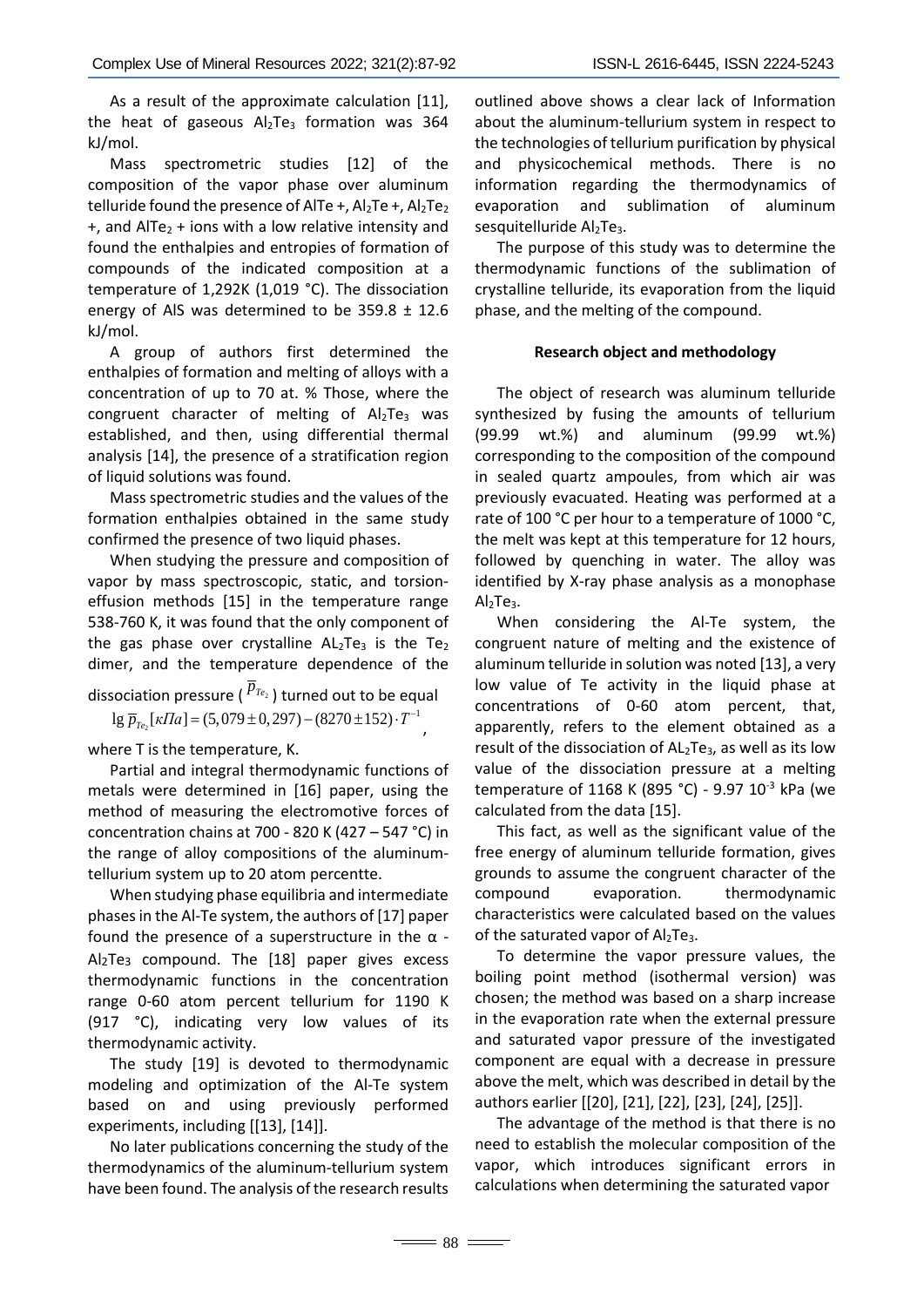| Temperature, | Experiment | Calculated | Relative  | Temperature, | Experiment | Calculated | Relative                           |
|--------------|------------|------------|-----------|--------------|------------|------------|------------------------------------|
| K            | steam      | steam      | error,    | K            | steam      | steam      | error,                             |
|              | pressure,  | pressure,  | $\%$      |              | pressure,  | pressure,  | % $(\Delta)$ ,                     |
|              | kPa.       | kPa        |           |              | kPa.       | kPa        |                                    |
|              | 46.40      |            | $-2.77$   |              | 3.73       |            | $\pm 0.0$                          |
| 1,473        | 49.06      | 47.72      | $+2.81$   | 1,123        | 3.47       | 3.73       | $-6.97$                            |
|              | 47.72      |            | $\pm 0.0$ |              | 4.00       |            | $+7.24$                            |
|              | 27.52      |            | $+3.69$   |              | 1.33       |            | $-1.48$                            |
| 1,373        | 26.73      | 26.54      | $+0.72$   | 1,033        | 1.27       | 1.35       | $-5.93$                            |
|              | 25.43      |            | $-4.18$   |              | 1.47       |            | $+8.89$                            |
|              | 5.73       |            | $-5.76$   |              | 0.67       |            | 8.06                               |
| 1,173        | 6.11       | 6.08       | $-0.49$   | 973          | 0.67       | 0.62       | $+8.06$                            |
|              | 6.42       |            | $+5.59$   |              | 0.53       |            | $-14.52$                           |
|              |            |            |           |              |            |            | $ \Delta _{\text{average}} = 5.13$ |

**Table -1** – Experimentally determined and calculated values of the saturated vapor of aluminum telluride

pressure by other methods. due to the high aggressiveness of tellurium and telluride concerning metals, quartz was used as the material of the device and the container for the test charge and suspension device material in its high-temperature part. The pressure was measured with a vacuum gauge in mm Hg with subsequent transfer to Pa.

### **Experimental results and their discussion**

The experimental conditions and the values of the vapor pressure of aluminum telluride determined in this case are given in the table 1.

The total measurement error is defined as the sum of the errors of independent measurements: temperature  $-1$  %, weighing  $-0.1$  %, pressure  $-0.5$ %, approximation of experimental data –5.13 %, equal to 6.73 %.

The experimentally determined vapor pressure of liquid  $Al<sub>2</sub>Te<sub>3</sub>$  corresponds to the dependence: ln  $p_{A_l2T_{e_3}}[T_a] = 18,828 − 11865 \cdot T^{-1}$ , vapor pressure over crystalline telluride  $\ln p_{A l_2 T e_3} [H a] = 19,869 - 13077 \cdot T^{-1}$ 

The results of the values of the saturated vapor pressure over liquid and crystalline aluminum sesquitelluride in the coordinates  $\text{Inp} - \text{T}^1$  (figure 1) graphically, by the intersection of linear dependences (*1000·Т-1*=0.8591) determine the melting point equal to 1,164 K (891 °C) that only differs by 4°C from the one shown on the equilibrium phase (895 °C) diagram [8] and indicates the correctness of the experimental data.

Based on the values of the saturated vapor pressure over aluminum telluride  $(Al<sub>2</sub>Te<sub>3</sub>)$ , the thermodynamic functions of evaporation were calculated, which amounted to entropy of the liquid phase  $-60.71 \pm 4.08$  J/(mol K), enthalpy  $-98.65 \pm$ 

 $\equiv$  89 $\equiv$ 

6.64 kJ/mol; entropy of sublimation of the crystalline phase - 69.37 ± 4.67 J/(mol K), enthalpy - 108.73 ± 7.31 kJ/mol. The low enthalpy value of the aluminum telluride transfer to the vapor phase indicates the presence of associates in the vapor and, indirectly, the congruent character of  $Al<sub>2</sub>Te<sub>3</sub>$ evaporation under Truton's rule.



Dark marks are experimental data and light marks are calculated data

**Figure 1** - Dependence of the vapor pressure of aluminum telluride on temperature

Based on the simplest relationship:  $\Delta H_{\text{mel}} = \Delta H_{\text{subl}}$ . - ΔH<sub>evap</sub>, where ΔH<sub>mel</sub>, ΔH<sub>subl.</sub> and ΔH<sub>evap</sub> are enthalpies of melting, sublimation and evaporation, respectively, the thermodynamic functions of melting of aluminum telluride were determined: enthalpy is 10.08  $\pm$  0.68 kJ/mol, entropy is 8.66  $\pm$ 0.58 J/(mol K).

The latter coincides with the data of the study [14], where, using calorimetry, the melting entropy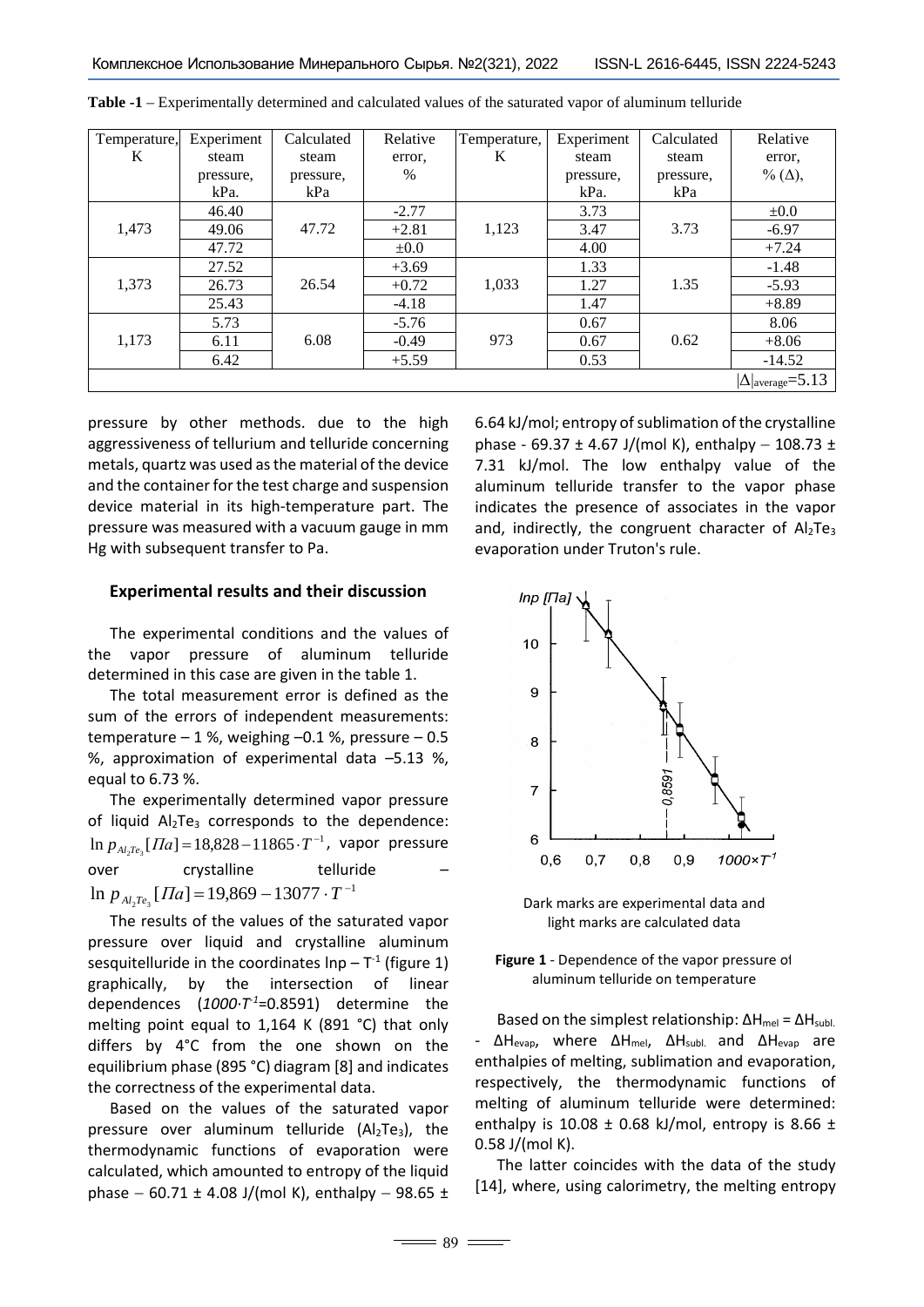was determined equal to  $8.6 \pm 0.9$  J/(mol K), and the enthalpy is  $10 \pm 1$  kJ/mol.

### **Conclusions**

As a result of this research, the pressure of saturated vapor over liquid and crystalline aluminum sesquitelluride using the boiling point method was determined for the first time and on this grounds, the thermodynamic functions of evaporation and sublimation of  $Al<sub>2</sub>Te<sub>3</sub>$  were calculated.

The enthalpy of liquid compound vaporization was determined as 98.65 ± 6.64 kJ/mol, of crystalline sublimation was  $108.73 \pm 7.31$  kJ/mol; the evaporation entropy of telluride was found to be equal to 60.71  $\pm$  4.08 J/(mol K), the sublimation entropy was  $69.37 \pm 4.67$  J/(mol K).

The low value of entropy indicates the presence of associates in the vapor and the congruent character of evaporation and sublimation. The melting functions determined in this study: entropy  $-8.6 \pm 0.9$  J/(mol K), enthalpy  $-10 \pm 1$  kJ/mol, coincide with the results of determinations performed with the calorimetric method.

The obtained values of the functions will supplement the currently missing information in the thermodynamic database.

### **Acknowledgements**

*This work was supported by the Ministry of Education and Science of the Republic of Kazakhstan (grant IRN AR09058077).*

**Cite this article as:** Burabaeva NM, Volodin VN, Nitsenko AV, Tuleutai FKh. Evaporation thermodynamics and sublimation of aluminum telluride. Kompleksnoe Ispol'zovanie Mineral'nogo Syr'a = Complex Use of Mineral Resources 2022;321(2):87-92. <https://doi.org/10.31643/2022/6445.21>

# **Алюминий теллуридінің булану және сублимациясының термодинамикасы**

### **Бурабаева Н.М., Володин В.Н., Ниценко А.В., Тулеутай Ф.Х.**

«Металлургия және кен байыту институты» АҚ, Сәтбаев университеті, Алматы, Қазақстан

#### **ТҮЙІНДЕМЕ**

сәйкес келеді.

Мақала келді: *15 маусым 2021* Сараптамадан өтті: *07 қараша 2021* Қабылданды: *16 ақпан 2022*

анықталды. Ұсынылған жұмыста қайнау нүктелері әдісімен (изотермиялық нұсқа) алғаш рет қаныққан будың сұйық және кристалды алюминий сесквителлуридіне қысымы анықталды. Зерттеу нысаны ретінде элементтерден синтезделген тазалығы 99,99 мас. %, Al<sub>2</sub>Te<sub>3</sub> монофаза ретінде рентген-фазалық талдау арқылы анықталған қосылыс қолданылды. Сұйық Al<sub>2</sub>Te<sub>3</sub> белгілі бу қысымы:  $\ln p_{A_2Te_3}[T a] = 18,828-11865 \cdot T^{-1}$ − тәуелділікке сәйкес келеді, кристалды теллурид үстіндегі бу қысымы:  $\ln p_{\scriptscriptstyle{A}l_2Te_3}[T a]\!=\!19,\!869\!-\!13077\!\cdot\!T^{-1}$ тең. Қаныққан будың мәндеріне сүйене отырып, Гиббстің булану мен сублимацияның бос энергиясының температураға тәуелділігі, оны температураға қатысты дифференциалдау арқылы конденсацияланған фазаның энтропиялары – будың түрленуі алдымен есептеледі, содан кейін энтальпия. Термодинамикалық функциялар келесі мәндерді құрады: сұйық фазаның булану энтропиясы - 60,71±4,08 Дж/(моль·К), энтальпия – 98,65± 6,64 кДж/моль; кристалды фазаның сублимация энтропиясы – 69,37±4,67 Дж/(моль·К), энтальпиясы – 108,73±7,31 кДж/моль. Алюминий теллуридінің бу фазасына өту энтропиясының төмен мәні буда ассоциаттардың болуын және жанама турде Al2Te3 булануы мен сублимациясының конгруентті сипатын көрсетеді. Сублимация және булану энтальпияларының айырмашылығы ретінде анықталған алюминий теллуридінің балқу энтальпиясы 10,08±0,68 кДж/моль, осыған ұқсас әдіспен есептелген энтропия 8,66±0,58 Дж/(моль·К) болды. Алынған деректер калометриялық әдістермен басқа авторлар тапқан термодинамикалық мәндермен

Осы уақытқа дейін жүргізілген зерттеулерді талдау нәтижесінде балқытылған және кристалды алюминий халбкогенидінің бу қысымының мәндерін анықтауға қатысты ақпарат жоқ екені

**Түйін сөздер:** алюминий теллуриді, бу қысымы, балқу, булану, сублимация, энтропия, энтальпия.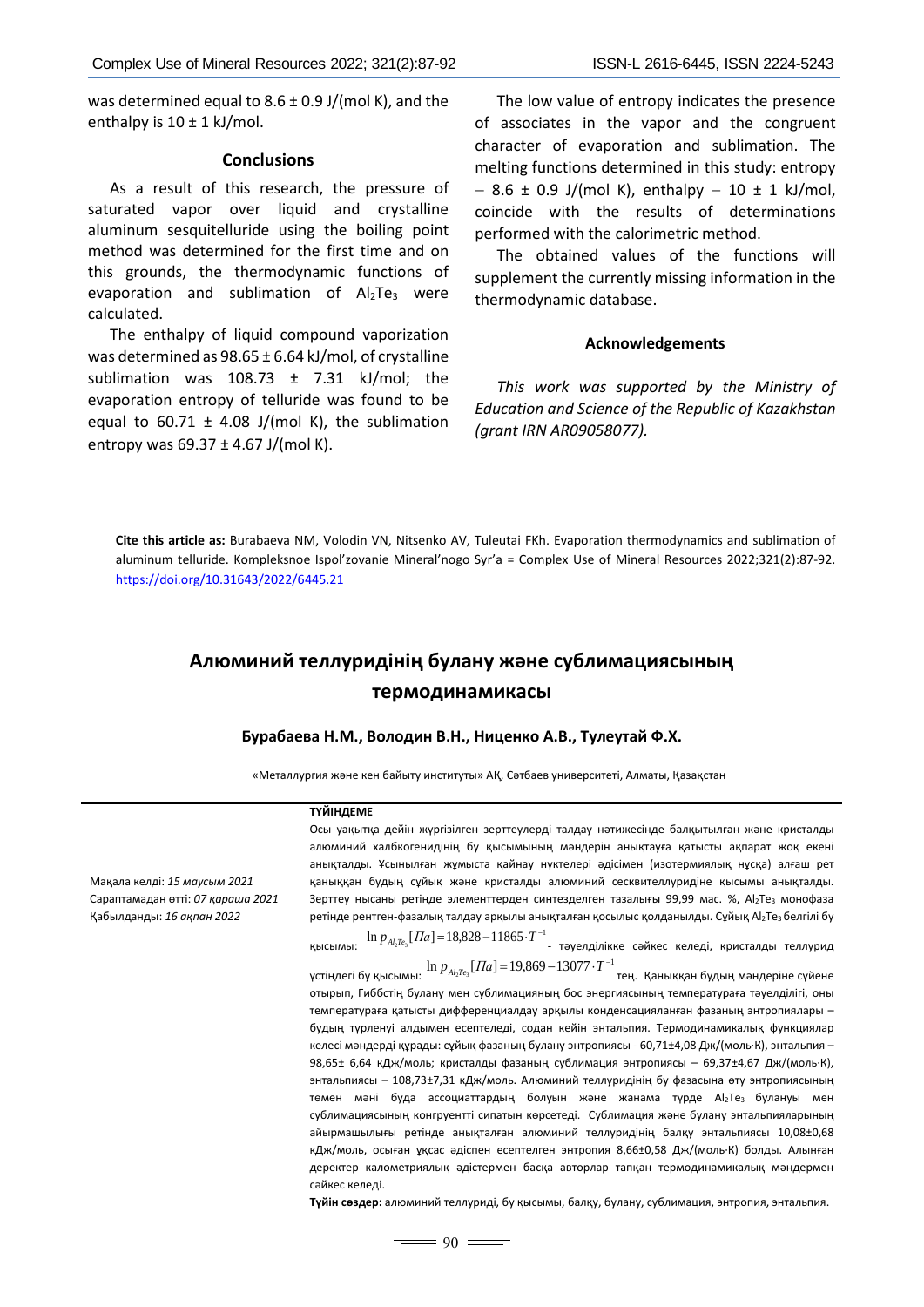| Бурабаева Нурила Муратовна | Авторлар туралы ақпарат:<br>Техника гылым кандидаты, «Металлургия және байыту институты» АҚ, Алматы, Қазақстан.<br>ORCID идентификаторы: 0000-0003-2183-2239 Электрондық поштасы: Nuri kaz@mail.ru                                                                         |  |  |  |  |
|----------------------------|----------------------------------------------------------------------------------------------------------------------------------------------------------------------------------------------------------------------------------------------------------------------------|--|--|--|--|
| Володин Валерий Николаевич | Техника ғылымдарының докторы, профессор, физика-математика ғылымдарының докторы,<br>профессор, «Металлургия және байыту институты» АҚ бас ғылыми қызметкері, Алматы,<br>Казакстан. ORCID идентификаторы: 0000-0001-9543-5944 Электрондық<br>поштасы:<br>volodinv n@mail.ru |  |  |  |  |
| Ниценко Алина Владимировна | Техника ғылымдарының кандидаты, «Металлургия және байыту институты» АҚ вакуумдық<br>процестер зертханасының меңгерүшісі, Алматы қ., Қазақстан. ORCID идентификаторы: 0000-<br>0001-6753-0936. Электрондық поштасы: nitc@inbox.ru                                           |  |  |  |  |
| Тулеутай Фархад Ханафияулы | Магистр, инженер, «Металлургия және байыту институты» АҚ, Алматы, Қазақстан,<br>Электрондық поштасы: farkhat kaldybek@mail.ru.                                                                                                                                             |  |  |  |  |

# **Термодинамика испарения и сублимации теллурида алюминия**

### **Бурабаева Н.М., Володин В.Н., Ниценко А.В., Тулеутай Ф.Х.**

АО «Институт металлургии и обогащения», Satbayev University, Алматы, Казахстан

#### **АННОТАЦИЯ**

|                                   | В результате анализа выполненных к настоящему времени исследований установлено отсутствие                                                  |
|-----------------------------------|--------------------------------------------------------------------------------------------------------------------------------------------|
|                                   | сведений, касающихся определений величин давления пара над расплавленным и                                                                 |
|                                   | кристаллическим халькогенидом алюминия. В представленной работе впервые методом точек                                                      |
| Поступила: 15 июня 2021           | кипения (изотермический вариант) определено давление насыщенного пара над жидким и                                                         |
| Рецензирование: 07 ноября 2021    | кристаллическим сесквителлуридом алюминия. В качестве объекта исследования использовано                                                    |
| Принята в печать: 16 февраля 2022 | синтезированное из элементов, чистотой 99,99 мас. %, соединение, идентифицированное                                                        |
|                                   | рентгенофазовым анализом как монофаза Al <sub>2</sub> Te <sub>3</sub> . Определенное давление пара жидкого Al <sub>2</sub> Te <sub>3</sub> |
|                                   | соответствует зависимости: $\ln p_{_{Al_2P_5}}[I/a] = 18,828-11865\cdot T^{-1}$ , давление пара над кристаллическим                        |
|                                   | $\ln p_{A_1,Te_3}[T_a]$ =19,869-13077 $\cdot T^{-1}$ . На основании величин насыщенного пара<br>теллуридом -                               |
|                                   | определена температурная зависимость свободной энергии Гиббса испарения и сублимации,                                                      |
|                                   | дифференцированием которой по температуре рассчитаны вначале энтропии превращения                                                          |
|                                   | конденсированная фаза - пар, а затем энтальпия. Термодинамические функции составили                                                        |
|                                   | величину: энтропия испарения жидкой фазы - 60,71±4,08 Дж/(моль·К), энтальпия - 98,65± 6,64                                                 |
|                                   | кДж/моль; энтропия сублимации кристаллической фазы - 69,37±4,67 Дж/(моль·К), энтальпия -                                                   |
|                                   | 108,73±7,31 кДж/моль. Малая величина энтропии перевода теллурида алюминия в паровую фазу                                                   |
|                                   | свидетельствует о наличии ассоциатов в паре и косвенно - о конгруэнтном характере испарения и                                              |
|                                   | сублимации Al <sub>2</sub> Te <sub>3</sub> . Определенная как разница энтальпий сублимации и испарения энтальпия                           |
|                                   | плавления теллурида алюминия составила величину 10,08±0,68 кДж/моль, энтропия, рассчитанная                                                |
|                                   | аналогично, - 8,66±0,58 Дж/(моль·К). Полученные данные совпадают с термодинамическими                                                      |
|                                   | величинами, найденными другими авторами калориметрическими методами.                                                                       |
|                                   | Ключевые слова: теллурид алюминия, давление пара, плавление, испарение, сублимация                                                         |
| Бурабаева Нурила Муратовна        | Информация об авторах: Кандидат технических наук, АО "Институт металлургии и                                                               |
|                                   | обогащения", Алматы, Казахстана. ORCID ID: 0000-0003-2183-2239, Email: Nuri_eng@mail.ru                                                    |
|                                   | Доктор технических наук, профессор, доктор физико - математических наук, профессор,                                                        |
| Володин Валерий Николаевич        | главный научный сотрудник АО "Институт металлургии и обогащения", Алматы, Казахстан.                                                       |
|                                   | ORCID ID: 0000-0001-9543-5944, Email: volodinv n@mail.ru                                                                                   |
|                                   | Кандидат<br>заведующая<br>лабораторией<br>технических<br>наук,<br>вакуумных<br>процессов                                                   |
| Ниценко Алина Владимировна        | АО "Инстит металлургии и обогащения", Алматы, Казахстан. ORCID ID: 0000-0001-6753-0936.                                                    |
|                                   | Email: nitc@inbox.ru                                                                                                                       |
| Тулеутай Фархад Ханафияулы        | Магистр, инженер, АО "Институт металлургии и обогащения", Алматы, Казахстан. Етаі!:                                                        |
|                                   | farkhat kaldybek@mail.ru.                                                                                                                  |

## **References**

- [1] Isakova R.A., Nesterov V.N., Chelokhsaev L.S. Fundamentals of vacuum pyroselection of polymetallic raw materials. Alma-Ata: Nauka. 1973: 255.
- [2] Chemistry and physics of chalcogenides. Eds. Obolonchik V.A. Kiev: Naukova Dumka. 1977: 140.
- [3] Vanyukov A.V., Isakova R.A., Bystrov V.P. Thermal dissociation of metal sulfides. Alma-Ata: Nauka. 1978: 272.
- [4] Novoselova A.V., Pashinkin A.S. Vapor pressure of volatile metal chalcogenides. Moscow.: Nauka. 1978: 112.